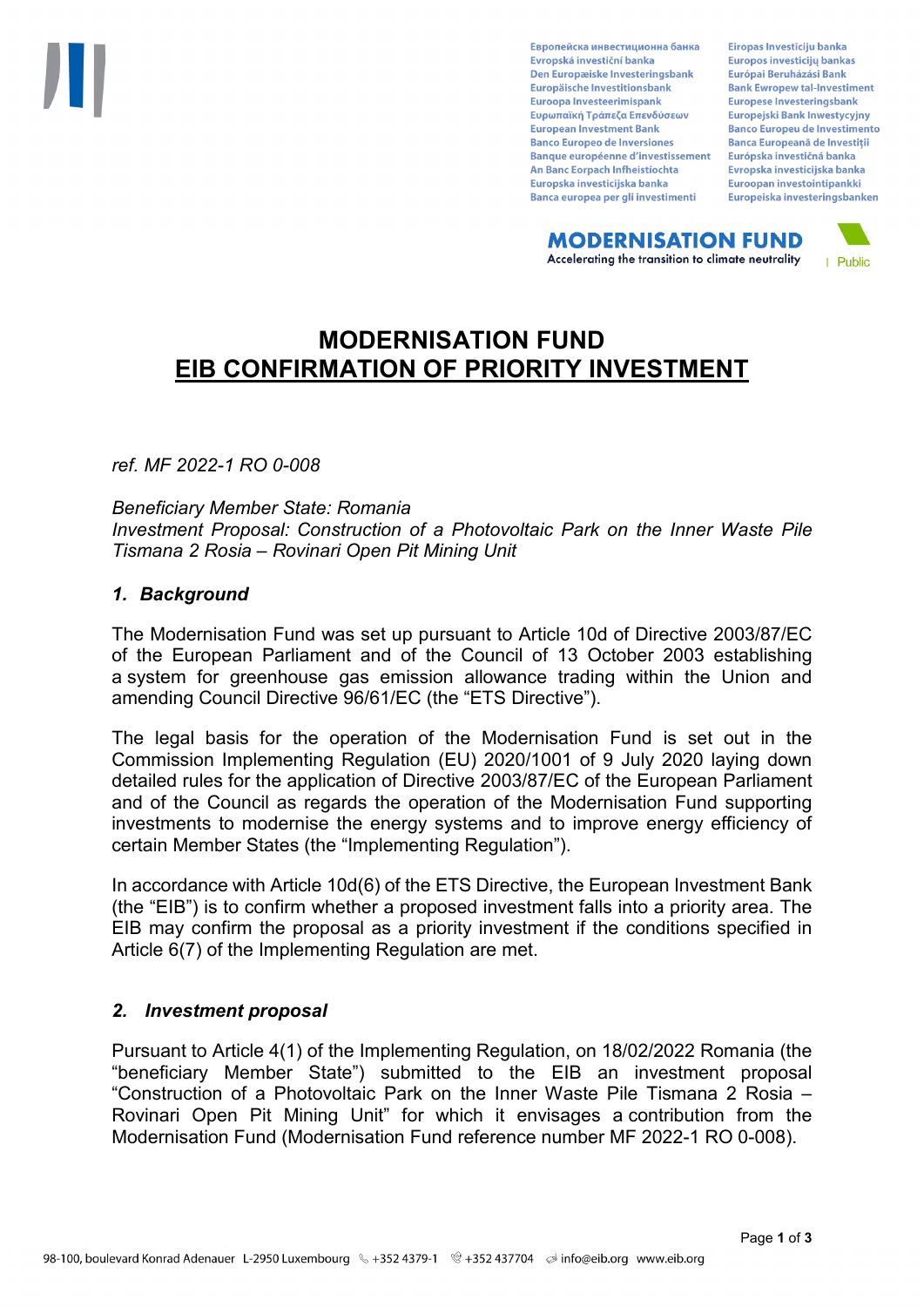

The investment proposal concerns a project relating to the construction of a photovoltaic power plant.

The beneficiary Member State has requested funding of EUR 80 750 467 for a disbursement under the proposed project.

The main objective of the investment is to support the development of new capacities of renewable energy sources that contribute to the decarbonisation of the power system.

The project is part of the measures set out in the National Energy and Climate Plan (NECP) for Romania in relation with the adequacy of the energy system in the context of the development and decarbonisation plan of the Oltenia Energy Complex.

### *3. Compliance with the conditions for priority investment*

- a) The beneficiary Member State has demonstrated that the investment complies with the requirements laid down in Article 10d(1) of the ETS Directive as it supports the modernisation of the energy system and it is in line with the objectives and measures set out in its NECP.
- b) According to the information provided by the beneficiary Member State and pursuant to Article 10d(2) Directive 2003/87/EC, the investment is considered as a priority investment as it falls under the priority area "generation of electricity from renewable sources".
- c) The beneficiary Member State has sufficient funds available for the requested disbursement according to the statement of the available funds referred to in Article 5(1) of the Implementing Regulation and after deduction of any amounts to be disbursed for investments already confirmed in accordance with Article 6(9) of the Implementing Regulation.
- d) The beneficiary Member State has provided evidence that the measures under the investment proposal have obtained State aid clearance in accordance with the Commission Decision C(2022) 553, ref. State aid SA.59974.
- e) The beneficiary Member State has confirmed in writing that the investment complies with any other applicable requirements of Union and national law.
- f) According to the information provided by the beneficiary Member State, the amounts requested from the Modernisation Fund are not intended to cover the same costs of the investment as those financed by another Union or national instrument.

## *4. Conclusions*

The EIB has assessed the investment proposal based on the information submitted by the beneficiary Member State in accordance with Article 4 and Annex 1 of the